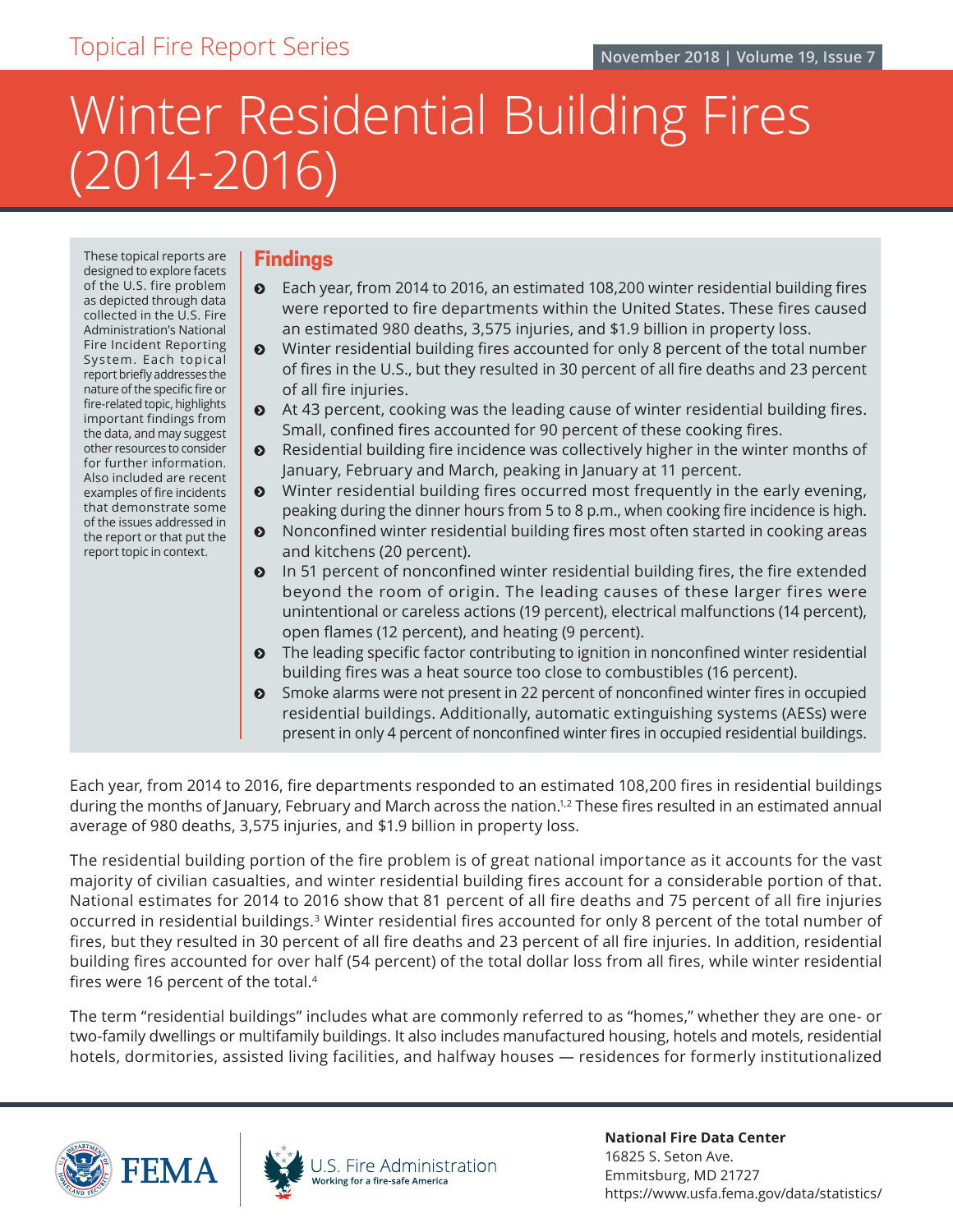individuals (patients with mental disabilities or drug addictions, or those formerly incarcerated) that are designed to facilitate their readjustment to private life. The term "residential buildings" does not include institutions such as prisons, nursing homes, juvenile care facilities, or hospitals, even though people may reside in these facilities for short or long periods of time.

This report addresses the characteristics of winter residential building fires reported to the National Fire Incident Reporting System (NFIRS). The focus is on winter fires reported during the months of January, February and March from 2014 to 2016, the most recent data available at the time of the analysis.<sup>5</sup> NFIRS data is used for the analyses throughout this report.

For the purpose of this report, the term "winter residential fires" is synonymous with "winter residential building fires." "Winter residential fires" is used throughout the body of this report; the findings, tables, charts, headings and endnotes reflect the full category, "winter residential building fires."

# **Type of fire**

Building fires are divided into two classes of severity in the NFIRS: "confined fires" and "nonconfined fires." Confined building fires are small fire incidents that are limited in extent to specific types of equipment or objects staying within pots, fireplaces or certain other noncombustible containers.<sup>6</sup> Confined fires rarely result in serious injury or large content loss and are expected to have no significant accompanying property loss due to flame damage.7 Nonconfined fires extend beyond certain types of equipment or objects. They are generally larger fires resulting in more serious injury and losses of property and content.

Of the two classes of severity, confined fires accounted for 51 percent of winter residential fires. The larger, nonconfined fires accounted for the remaining 49 percent of winter residential fires. Cooking fires were the predominant type of smaller, confined fires during the winter in residential buildings ([Table 1](#page-1-0)).

<span id="page-1-0"></span>

| Table 1. Winter residential building fires by type of incident (2014-2016) |         |  |
|----------------------------------------------------------------------------|---------|--|
| <b>Incident Type</b>                                                       | Percent |  |
| Nonconfined fires                                                          | 49.2    |  |
| Confined fires                                                             | 50.8    |  |
| Cooking fire, confined to container<br>32.9                                |         |  |
| Chimney or flue fire, confined to chimney or flue<br>9.9                   |         |  |
| Incinerator overload or malfunction, fire confined                         | 0.2     |  |
| Fuel burner/boiler malfunction, fire confined<br>3.3                       |         |  |
| Commercial compactor fire, confined to rubbish<br>0.3                      |         |  |
| Trash or rubbish fire, contained<br>4.2                                    |         |  |
| Total                                                                      | 100.0   |  |

Source: NFIRS 5.0.

## **Loss measures**

[Table 2](#page-2-0) presents losses of reported residential building fires, averaged over the three-year period for the winter months of 2014 to 2016.<sup>s</sup> The average number of fatalities and injuries per 1,000 winter residential fires was notably higher than the same loss measures for residential building fires that occurred during all other seasons of the year. In addition, all of the average loss measures associated with nonconfined winter residential fires were substantially higher than the same loss measures for confined winter residential fires. This can be expected, however, as nonconfined fires are generally larger fires that often result in serious injuries and higher dollar losses.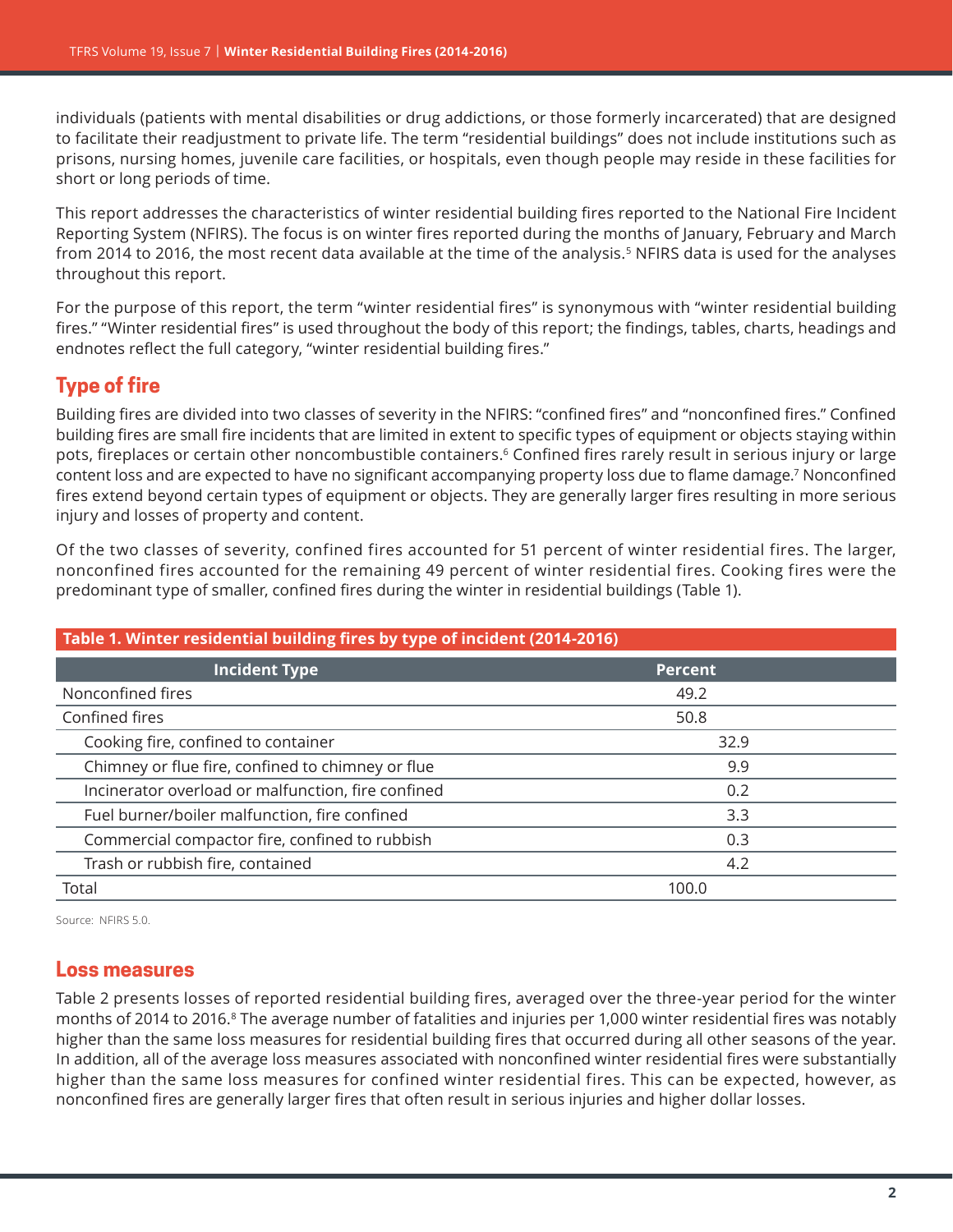| <b>Measure</b>         | <b>Winter residential</b><br>building fires | Confined winter<br>l residential <sup>l</sup><br>building fires | <b>Nonconfined</b><br>winter residential<br>building fires | <b>Nonwinter</b><br>residential<br>building fires |
|------------------------|---------------------------------------------|-----------------------------------------------------------------|------------------------------------------------------------|---------------------------------------------------|
| <b>Average loss</b>    |                                             |                                                                 |                                                            |                                                   |
| Fatalities/1,000 fires | 7.2                                         | 0.0                                                             | 14.7                                                       | 5.2                                               |
| Injuries/1,000 fires   | 27.6                                        | 5.9                                                             | 50.1                                                       | 24.8                                              |
| Dollar loss/fire       | \$17,350                                    | \$220                                                           | \$35,050                                                   | \$17,550                                          |

#### <span id="page-2-0"></span>**Table 2. Loss measures for winter and nonwinter residential building fires (three-year average, 2014-2016)**

Source: NFIRS 5.0.

Notes: 1. Average loss for fatalities and injuries is computed per 1,000 fires. Average dollar loss is computed **per fire** and is rounded to the nearest \$10.

2. The 2014 and 2015 dollar-loss values were adjusted to 2016 dollars.

# **Property use**

Figure 1 presents the percentage distribution of winter residential fire losses by property use (i.e., one- and two-family residential buildings, multifamily residential buildings, and other residential buildings).<sup>9</sup> Consistent with the fact that the majority of winter residential fires took place in one- and two-family residential buildings (66 percent), the percentages of fatalities (82 percent), injuries (65 percent) and dollar loss (77 percent) were also highest in these types of residences.

One explanation for the higher percentage of fires and subsequent losses in one- and two-family dwellings may be that more stringent building and fire codes, which require detection and suppression systems as well as regular fire inspections, are imposed on multifamily dwellings and other residential buildings. In addition, multifamily dwellings and other residential buildings may more often be professionally maintained.



#### **Figure 1. Winter residential building fires and losses by property use (2014-2016)**

Source: NFIRS 5.0.

Notes: 1. Total percent of fatalities does not add up to 100 percent due to rounding. 2. The 2014 and 2015 dollar-loss values were adjusted to 2016 dollars.

# **When winter residential building fires occur**

As shown in Figure 2, winter residential fires occurred most frequently in the early evening, peaking during the dinner hours from 5 to 8 p.m., when cooking fire incidence is high.<sup>10</sup> Cooking fires, discussed later in the "Causes of winter residential building fires" section, accounted for 43 percent of winter residential fires. Fires then declined throughout the night, reaching the lowest point during the early to midmorning hours (2 to 7 a.m.).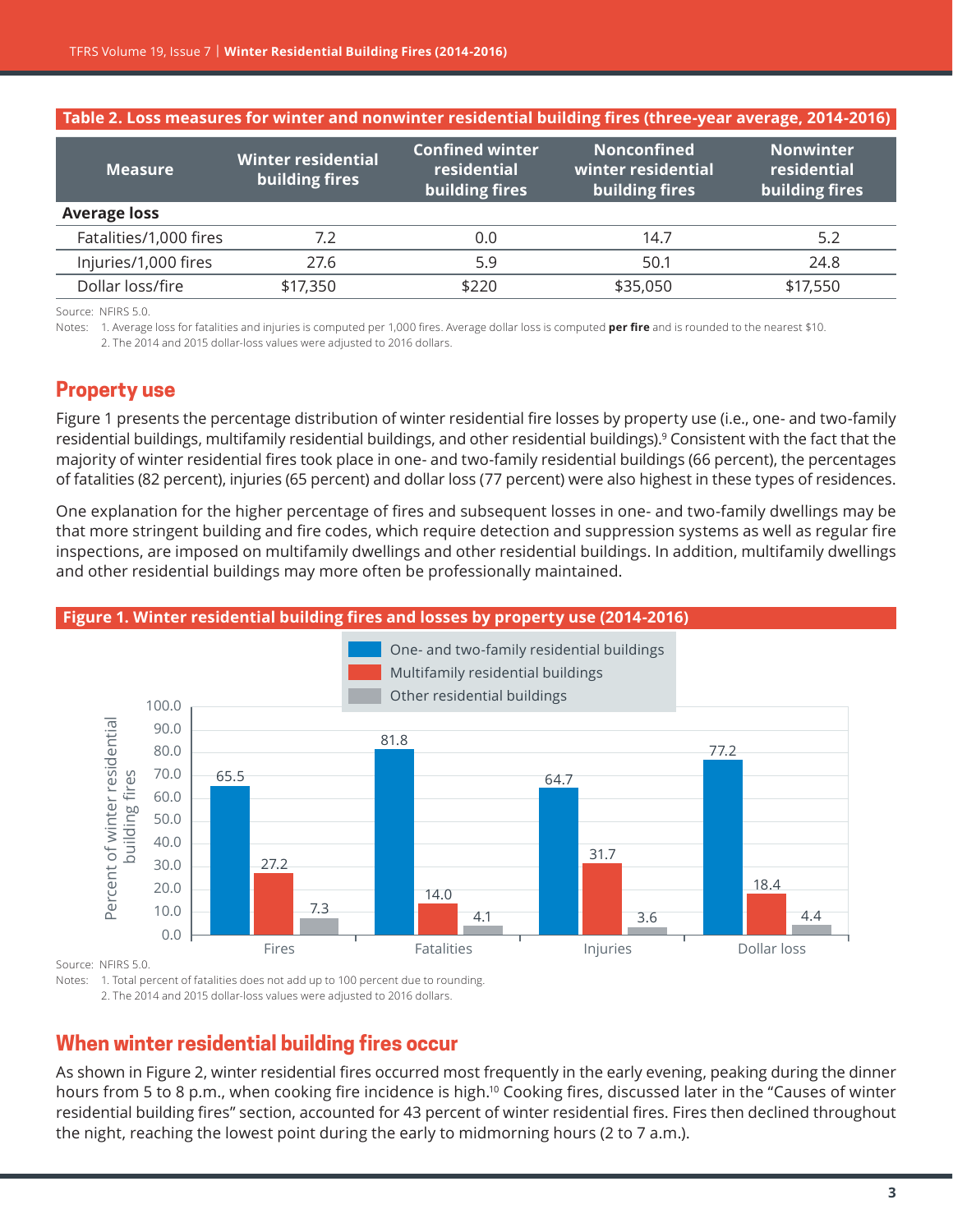



#### **Figure 2. Winter residential building fires by time of alarm (2014-2016)**

Source: NFIRS 5.0. Note: Total does not add up to 100 percent due to rounding.

Figure 3 illustrates that residential fire incidence was collectively higher in the winter months of January, February and March, peaking in January at 11 percent.<sup>11</sup> Overall, the winter months accounted for 29 percent of residential fires, while spring, summer and fall constituted 24, 22 and 26 percent of the total, respectively.12 The increase in fires in the cooler months may be explained by the increase in heating fires. In addition, the increase may also be due to more indoor activities in general, as well as more indoor seasonal and holiday-related activities. During the spring and summer months, fire incidence declined steadily, reaching a low in September.



Source: NFIRS 5.0.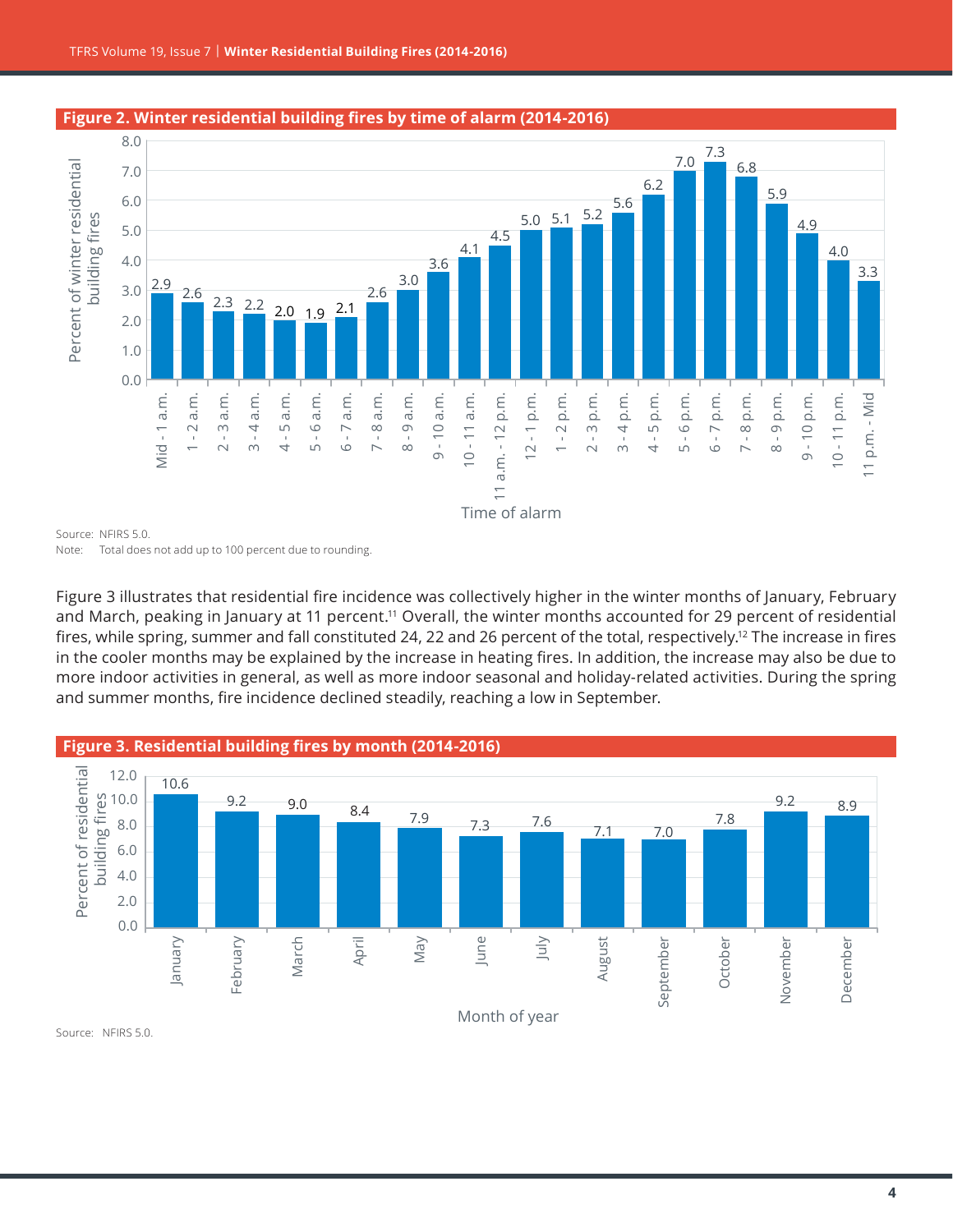# **Causes of winter residential building fires**

Cooking was the leading cause and accounted for 43 percent of all winter residential fires, as shown in Figure 4.13 Small, confined fires with limited damage accounted for 90 percent of these cooking fires.

The next three causes combined accounted for one-third of winter residential fires: heating (20 percent); other unintentional or careless actions, a miscellaneous group (7 percent); and electrical malfunctions, such as short circuits and wiring problems (7 percent).



Source: NFIRS 5.0.

Notes: 1. Causes are listed in order of the U.S. Fire Administration (USFA) Structure Fire Cause Hierarchy for ease of comparison of fire causes across different aspects of the fire problem. Fires are assigned to one of 16 cause groupings using a hierarchy of definitions, as shown in the figure. A fire is included in the highest category into which it fits. If it does not fit the top category, then the second one is considered, and if not that one, the third and so on. For example, if the fire is judged to be intentionally set and a match was used to ignite it, it is classified as intentional and not open flame because intentional is higher in the hierarchy. 2. Total percent of all winter residential building fires does not add up to 100 percent due to rounding.

# **Fire spread in winter residential building fires**

As shown in Figure 5, 56 percent of winter residential fires were limited to the object of origin. Included in these fires were those coded as "confined fires" in the NFIRS. In addition, 25 percent of fires extended beyond the room of origin.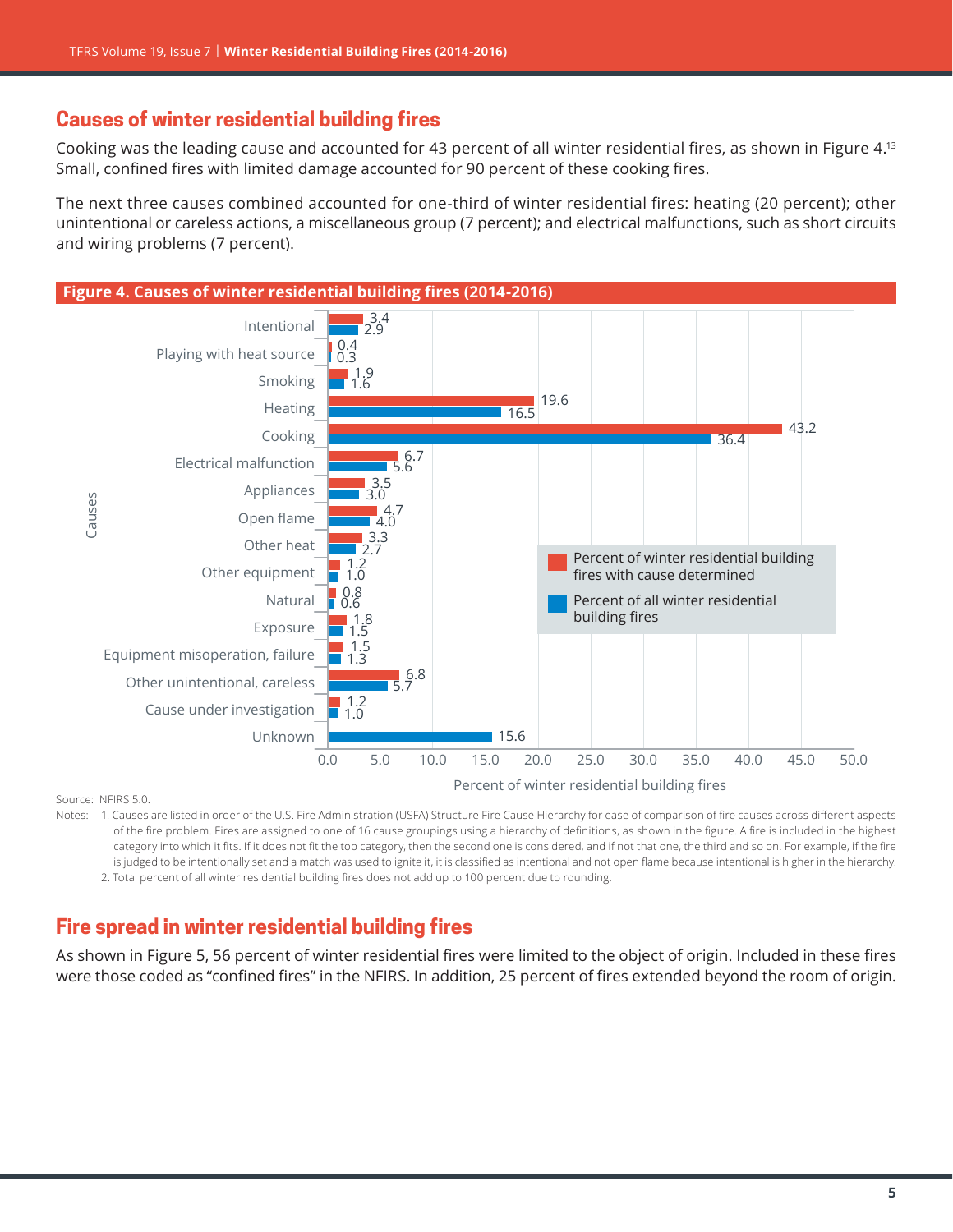**Figure 5. Extent of fire spread in winter residential building fires (2014-2016)**



Source: NFIRS 5.0.

Note: Total does not add up to 100 percent due to rounding.

# **Confined fires**

The NFIRS allows abbreviated reporting for confined fires, and many reporting details of these fires are not required nor are they reported. (Not all fires confined to the object of origin are counted as confined fires).14 As previously discussed, however, it is known that confined fires accounted for 51 percent of all winter residential fires. Confined cooking fires — those cooking fires confined to a pot or the oven, for example — accounted for 65 percent of these confined fires ([Table 1\)](#page-1-0).

In addition, the number of confined winter residential fires was greatest from 5 to 7 p.m. These fires accounted for 63 percent of all winter residential fires occurring in this time period. Moreover, confined cooking fires accounted for 68 percent of the confined fires and 43 percent of all fires in residential buildings that occurred between 5 and 7 p.m. during the winter months.

Of the three winter months, January, February and March, confined residential fires peaked in January at 37 percent, while February and March accounted for 32 percent and 31 percent of the fires, respectively.

# **Nonconfined fires**

The next sections of this topical report address nonconfined winter residential fires — the larger and more serious fires — where more detailed fire data are available, as they are required to be reported in the NFIRS.

## Causes of nonconfined winter residential building fires

While cooking was the leading cause of winter residential fires overall, it only accounted for 10 percent of all nonconfined winter residential fires, as shown in Figure 6. Other unintentional or careless actions (15 percent) and electrical malfunctions (15 percent) were the primary causes of nonconfined winter residential fires. Secondary causes of nonconfined winter residential fires included open flames (10 percent), cooking (10 percent), and heating (9 percent).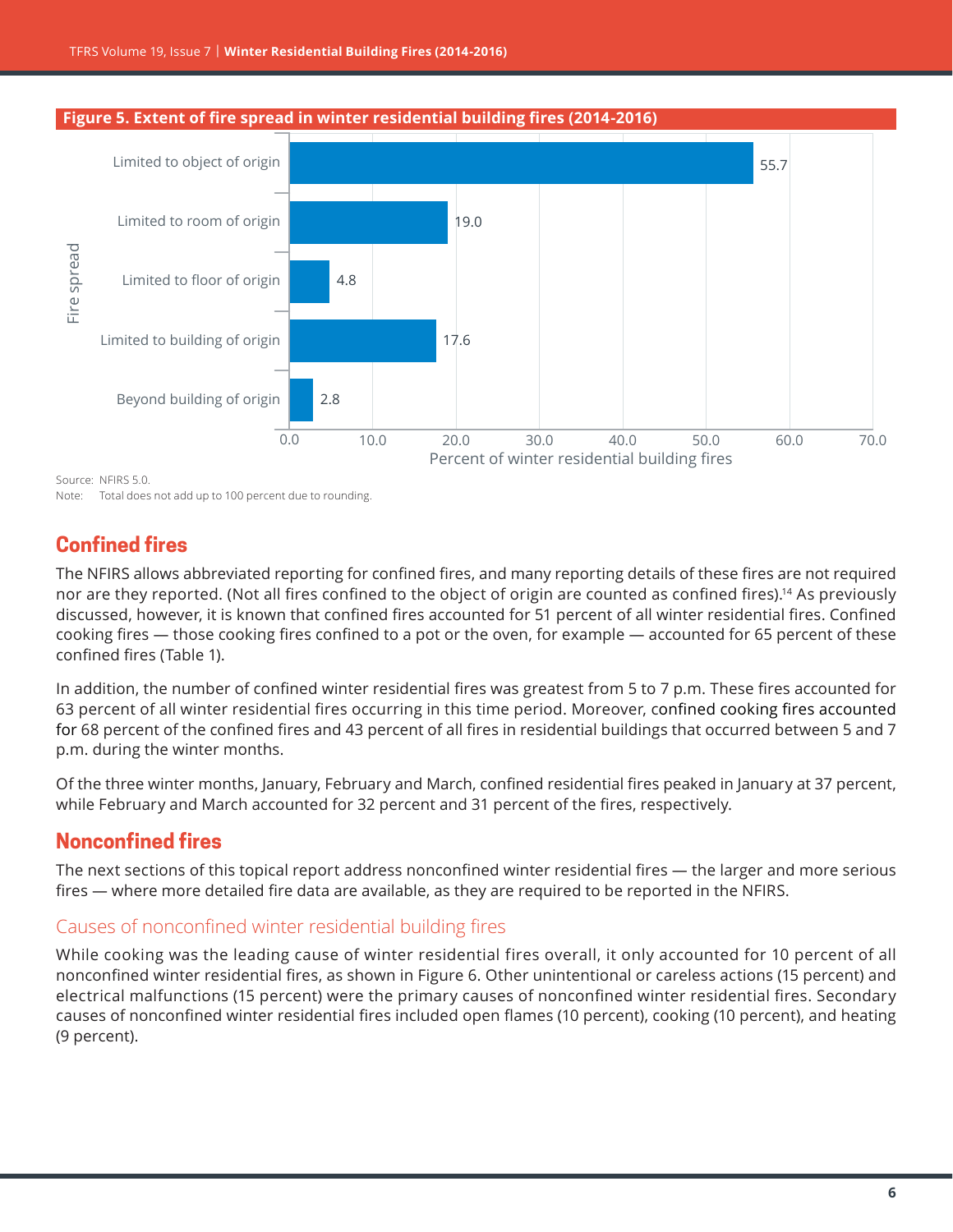

Source: NFIRS 5.0.

Notes: 1. Causes are listed in order of the USFA Structure Fire Cause Hierarchy for ease of comparison of fire causes across different aspects of the fire problem. Fires are assigned to one of 16 cause groupings using a hierarchy of definitions, as shown in the figure. A fire is included in the highest category into which it fits. If it does not fit the top category, then the second one is considered, and if not that one, the third and so on. For example, if the fire is judged to be intentionally set and a match was used to ignite it, it is classified as intentional and not open flame because intentional is higher in the hierarchy.

 2. Total for each distribution does not add up to 100 percent due to rounding.

#### Where nonconfined winter residential building fires start (area of fire origin)

Nonconfined winter residential fires most often started in cooking areas and kitchens (20 percent), as shown in Table 3. Bedrooms (13 percent) and common rooms, living rooms or lounge areas (7 percent) were the next most common areas of fire origin in the home. Smaller percentages of fires started in attics and vacant spaces (5 percent) and laundry areas (5 percent).

Note that these areas of origin do not include areas associated with confined fires. Cooking was the leading cause of all winter residential fires at 43 percent, and it is not surprising that kitchens were the leading area of fire origin. The percentages were not identical between cooking and kitchen fires because some cooking fires started outside the kitchen, some areas of origin for cooking fires were not reported (as is the case in most confined cooking fires), and some kitchen fires did not start due to cooking. In fact, only 47 percent of nonconfined winter residential fires that started in the kitchen were cooking fires. Other unintentional or careless actions (14 percent), appliances (8 percent), and other heat (8 percent) collectively accounted for an additional 30 percent of kitchen fires.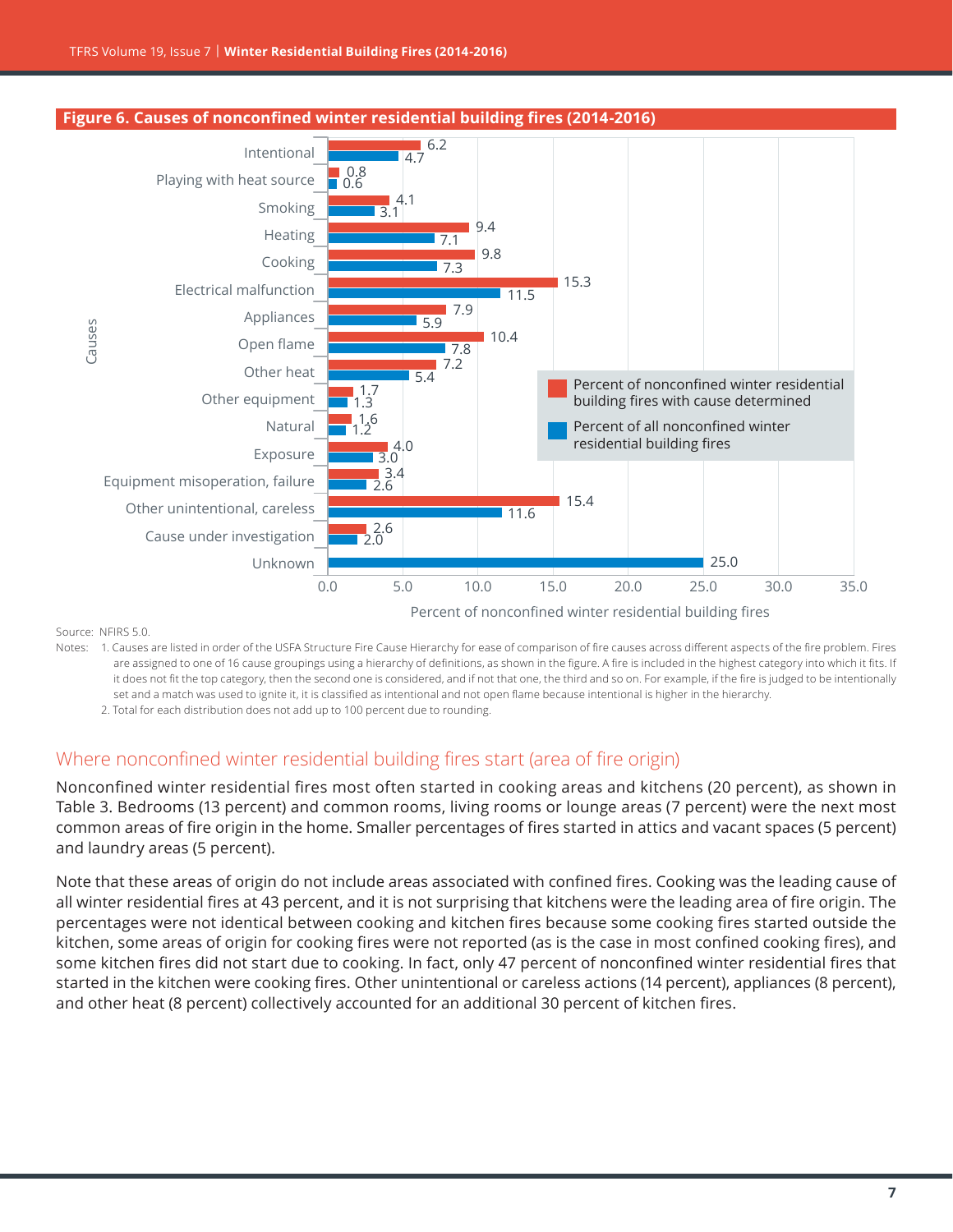#### **Table 3. Leading areas of fire origin in nonconfined winter residential building fires (2014-2016)**

| <b>Areas of fire origin</b>                        | <b>Percent</b><br>(unknowns apportioned) |
|----------------------------------------------------|------------------------------------------|
| Cooking area, kitchen                              | 19.6                                     |
| Bedrooms<br>12.7                                   |                                          |
| Common room, den, family room, living room, lounge | 7.1                                      |

Source: NFIRS 5.0.

## How nonconfined winter residential building fires start (heat source)

Figure 7 shows sources of heat categories for nonconfined winter residential fires. Heat from powered equipment accounted for 50 percent of nonconfined winter residential fires. This category includes electrical arcing (16 percent); radiated or conducted heat from operating equipment (15 percent); heat from other powered equipment (14 percent); and spark, ember or flame from operating equipment (5 percent).

Hot or smoldering objects accounted for 17 percent of nonconfined winter residential fires. This category includes items such as hot embers or ashes (8 percent) and miscellaneous hot or smoldering objects (7 percent).

The third largest category pertains to heat from open flame or smoking materials (16 percent). This category includes items such as cigarettes (4 percent), other miscellaneous open flame or smoking materials (4 percent), lighters and matches (combined, 3 percent), and candles (3 percent).

#### **Figure 7. Sources of heat in nonconfined winter residential building fires by major category (2014-2016)** Explosive, fireworks Multiple heat sources including multiple ignitions Chemical, natural heat source Other heat source Heat spread from another fire Heat from open flame or smoking material Hot or smoldering objects Heat from powered equipment Percent of nonconfined winter residential building fires with heat source determined Percent of all nonconfined winter residential building fires 49.7 31.5 16.8 10.6 15.7 9.9 9.3 5.9 6.4 4.0 1.1 0.7 0.6  $\vert \vert 0.4 \vert$ 0.5 0.3

Percent of nonconfined winter residential building fires 0.0 10.0 20.0 30.0 40.0 50.0 60.0

36.6

Source: NFIRS 5.0.

Note: Total for each distribution does not add up to 100 percent due to rounding.

Undetermined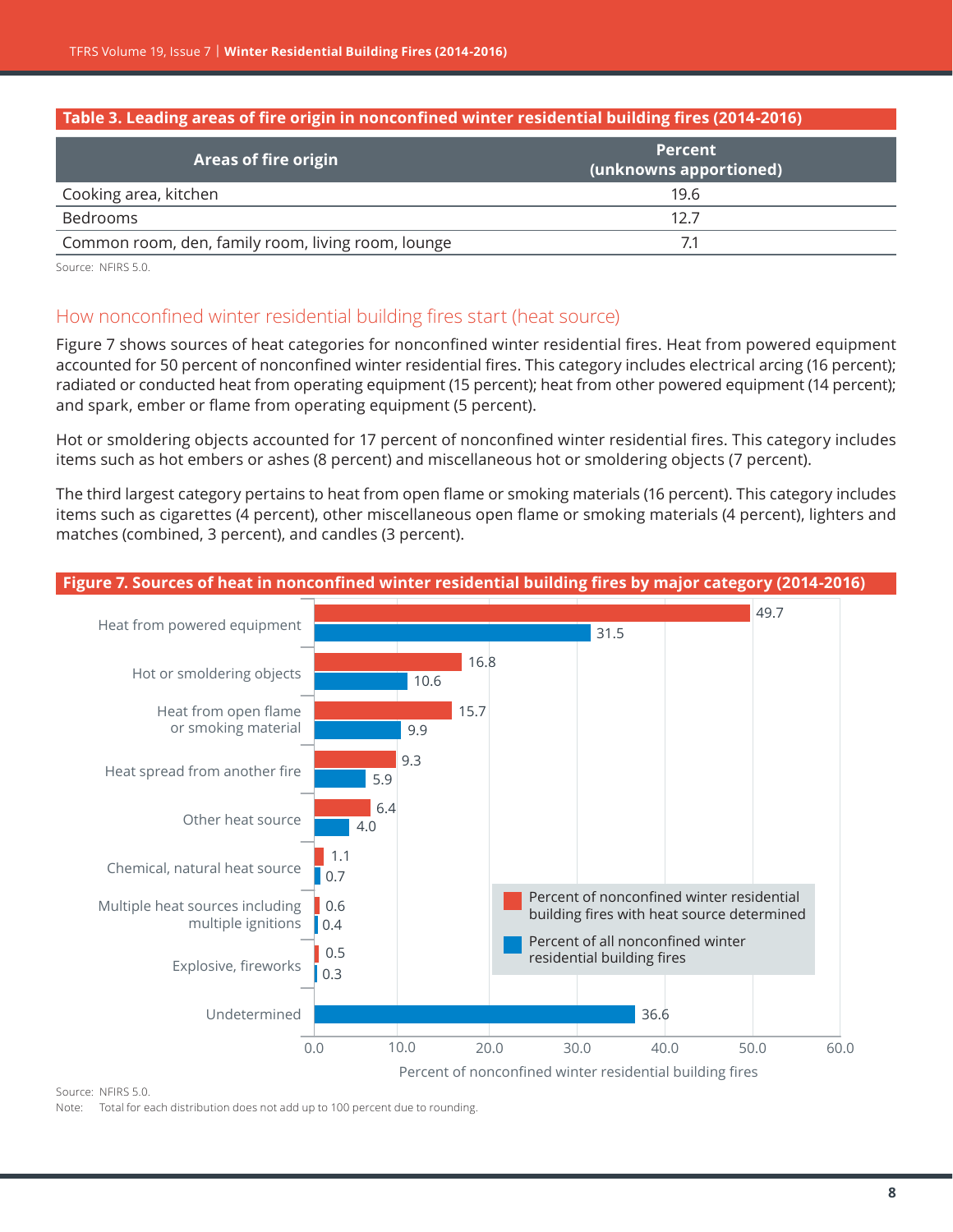## What ignites first in nonconfined winter residential building fires

As shown in Figure 8, 37 percent of the items first ignited in nonconfined winter residential fires where the item is determined fell under the "structural component, finish" category. This category includes structural member or framing and exterior sidewall covering. The second leading category of items first ignited in nonconfined winter residential fires was "general materials," which accounted for 17 percent of these fires. "General materials" include items such as electrical wire, cable insulation, and trash or rubbish. The next three leading categories of nonconfined winter residential fires were "organic materials" at 13 percent; "furniture, utensils" at 12 percent; and "soft goods, wearing apparel" at 11 percent. These categories include items such as cooking materials, cabinetry, upholstered sofas and chairs, clothing, bedding, linens and curtains.

Structural member or framing (12 percent), cooking materials (10 percent), electrical wire, cable insulation (8 percent), and exterior sidewall covering (7 percent) were the specific items most often first ignited in nonconfined winter residential fires.

#### **Figure 8. Item first ignited in nonconfined winter residential building fires by major category (2014-2016)**



Source: NFIRS 5.0.

Note: Total percent of all nonconfined winter residential building fires does not add up to 100 percent due to rounding.

#### Fire spread in nonconfined winter residential building fires

[Figure](#page-9-0) 9 shows the extent of fire spread in nonconfined winter residential fires. In 49 percent of these nonconfined fires, the fire was limited to the object or room of fire origin — in 36 percent of these nonconfined fires, the fire was limited to the room of origin; in another 13 percent of fires, the fire was limited to the object of origin. (Note that a fire limited to a sofa or bed is not defined as a "confined fire" because of the greater potential for spread. Unlike fires in pots or chimneys, there is no container to stop the fire even though the fire did not spread beyond the object of origin.)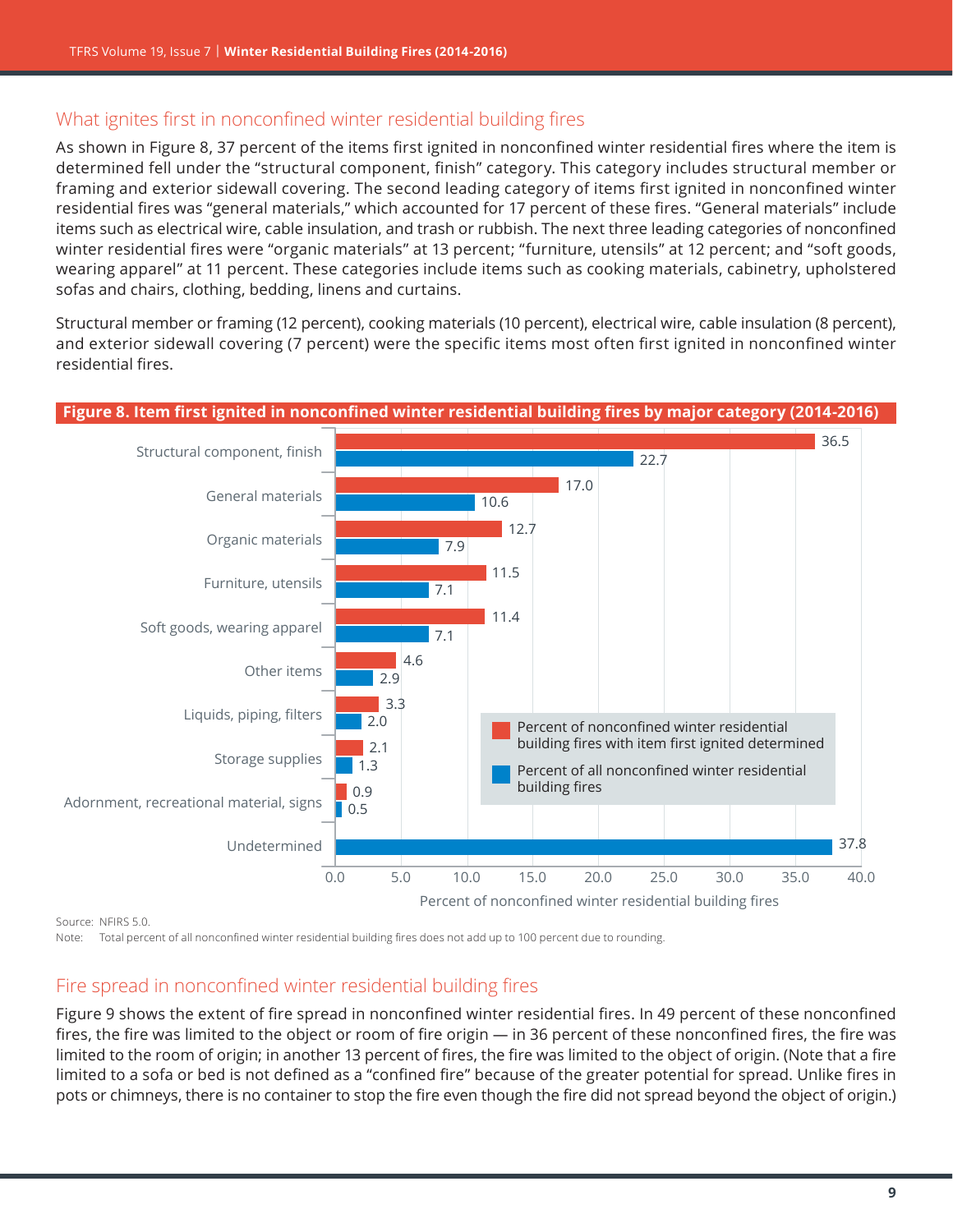In 51 percent of nonconfined winter residential fires, the fire extended beyond the room of origin. The leading causes of these larger fires were unintentional or careless actions (19 percent), electrical malfunctions (14 percent), open flames (12 percent), and heating (9 percent).

<span id="page-9-0"></span>

Source: NFIRS 5.0.

## Factors contributing to ignition in nonconfined winter residential building fires

[Table](#page-9-1) 4 shows the categories of factors contributing to ignition in nonconfined winter residential fires. The leading category was the misuse of material or product (38 percent). In this category, the leading specific factors contributing to ignition were a heat source too close to combustible materials (16 percent) and abandoned or discarded materials, such as matches or cigarettes (10 percent).

Electrical failures and malfunctions contributed to 23 percent of nonconfined winter residential fires. Operational deficiency was the third leading category at 15 percent. Unattended equipment was the leading factor in the operational deficiency category and accounted for 7 percent of all nonconfined winter residential fires.

#### <span id="page-9-1"></span>**Table 4. Factors contributing to ignition for nonconfined winter residential building fires by major category (where factors contributing to ignition are specified, 2014-2016)**

| <b>Factors contributing to ignition category</b> | <b>Percent of nonconfined winter</b><br>residential building fires<br>(unknowns apportioned) |
|--------------------------------------------------|----------------------------------------------------------------------------------------------|
| Misuse of material or product                    | 38.1                                                                                         |
| Electrical failure, malfunction                  | 23.3                                                                                         |
| Operational deficiency                           | 14.9                                                                                         |
| Fire spread or control                           | 10.6                                                                                         |
| Mechanical failure, malfunction                  | 7.8                                                                                          |
| Other factors contributing to ignition           | 5.7                                                                                          |
| Design, manufacture, installation deficiency     | 2.7                                                                                          |
| Natural condition                                | 2.2                                                                                          |

Source: NFIRS 5.0.

Notes: 1. Includes only incidents where factors that contributed to the ignition of the fire were specified.

 2. Multiple factors contributing to fire ignition may be noted for each incident; the total will exceed 100 percent.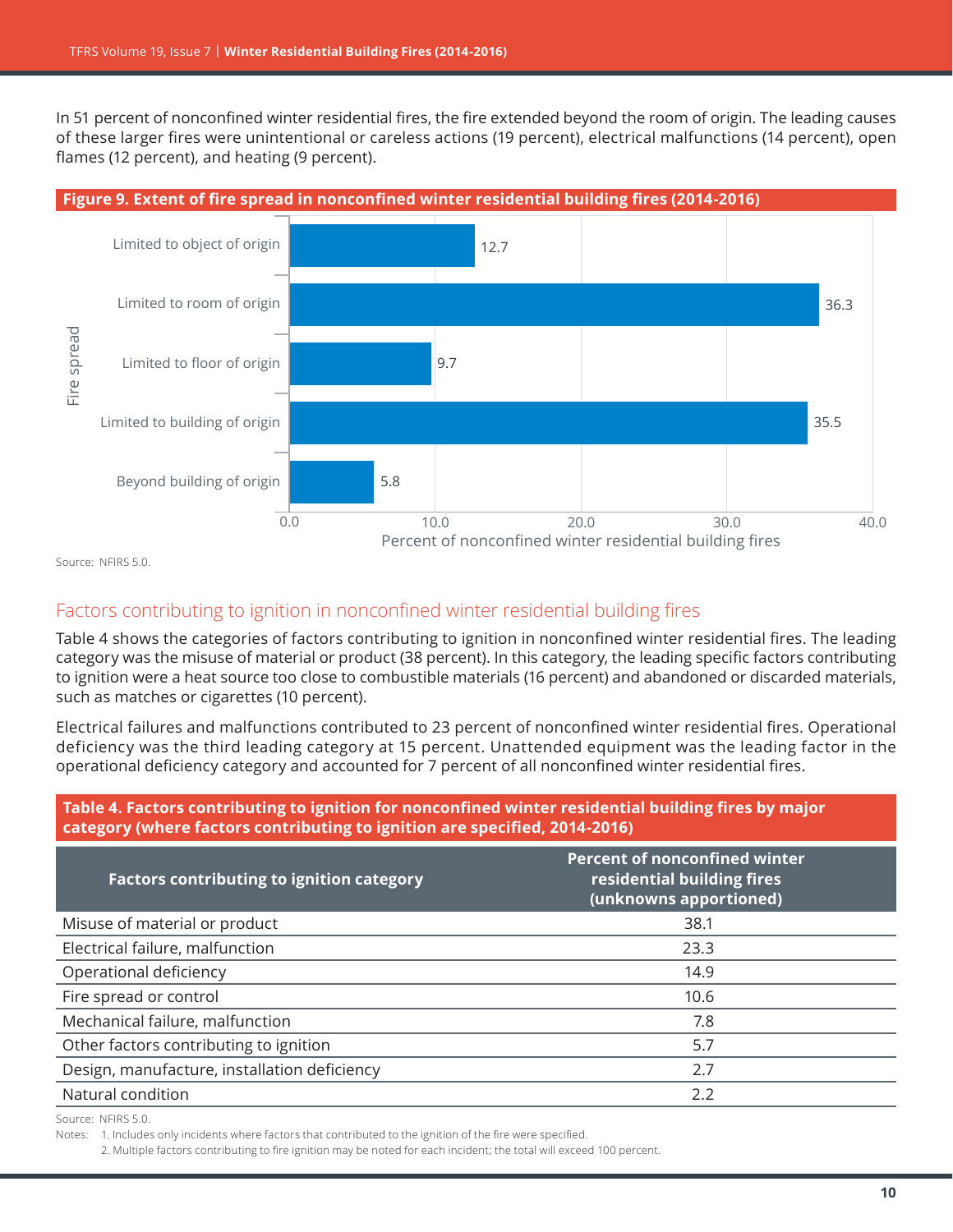# **Alerting/Suppression systems in winter residential building fires**

Fire fatalities and injuries have declined over the last 35 years, partly due to new technologies to detect and extinguish fires. Smoke alarms are present in most homes. In addition, the use of residential sprinklers is widely supported by the fire service and is gaining support within residential communities.

Smoke alarm data is available for both confined and nonconfined fires, although for confined fires, the data is very limited in scope. Since different levels of data are reported on smoke alarms in confined and nonconfined fires, the analyses are performed separately. Note that the data presented in Tables 5, 6 and 7 are the raw counts from the NFIRS dataset and are not scaled to national estimates of smoke alarms in winter residential fires. In addition, the NFIRS does not allow for the determination of the type of smoke alarm (i.e., photoelectric or ionization) or the location of the smoke alarm with respect to the area of fire origin.

## Smoke alarms in nonconfined winter fires

Overall, smoke alarms were reported as present in 43 percent of nonconfined winter residential fires (Table 5). In 26 percent of nonconfined winter residential fires, there were no smoke alarms present. In another 31 percent of these fires, firefighters were unable to determine if a smoke alarm was present. Thus, smoke alarms were missing in 26 percent to potentially 57 percent of fires with the ability to spread and possibly result in fatalities.

#### **Table 5. Presence of smoke alarms in nonconfined winter residential building fires (2014-2016)**

| <b>Presence of smoke alarms</b> | <b>Percent</b> |
|---------------------------------|----------------|
| Present                         | 43.2           |
| None present                    | 26.1           |
| Undetermined                    | 30.7           |
| Total incidents                 | 100.0          |

Source: NFIRS 5.0.

While 14 percent of all nonconfined winter residential fires occurred in residential buildings that are **not** currently or routinely occupied, these buildings — which are under construction, undergoing major renovations, or vacant and the like — are unlikely to have alerting and suppression systems that are in place and, if in place, that are operational. In fact, only 7 percent of all nonconfined winter fires in unoccupied residential buildings were reported as having smoke alarms that operated. As a result, the detailed smoke alarm analyses in the next section focus on nonconfined winter fires in occupied residential buildings only.

## Smoke alarms in nonconfined winter fires in occupied residential buildings

Smoke alarms were reported as present in 48 percent of nonconfined winter fires in occupied residential buildings (Table 6). In 22 percent of nonconfined winter fires in occupied residential buildings, there were no smoke alarms present. In another 30 percent of these fires, firefighters were unable to determine if a smoke alarm was present; unfortunately, in 52 percent of the fires where the presence of a smoke alarm was undetermined, either the flames involved the building of origin or spread beyond it. The fires were so large and destructive that it is unlikely the presence of a smoke alarm could be determined.

When smoke alarms were present (48 percent) and the alarm operational status is considered, the percentage of smoke alarms reported as present consisted of:

- $\bullet$  Present and operated  $-$  28 percent.
- $\odot$  Present but did not operate 12 percent (alarm did not operate, 6 percent; fire too small, 6 percent).
- Present but operational status unknown 8 percent.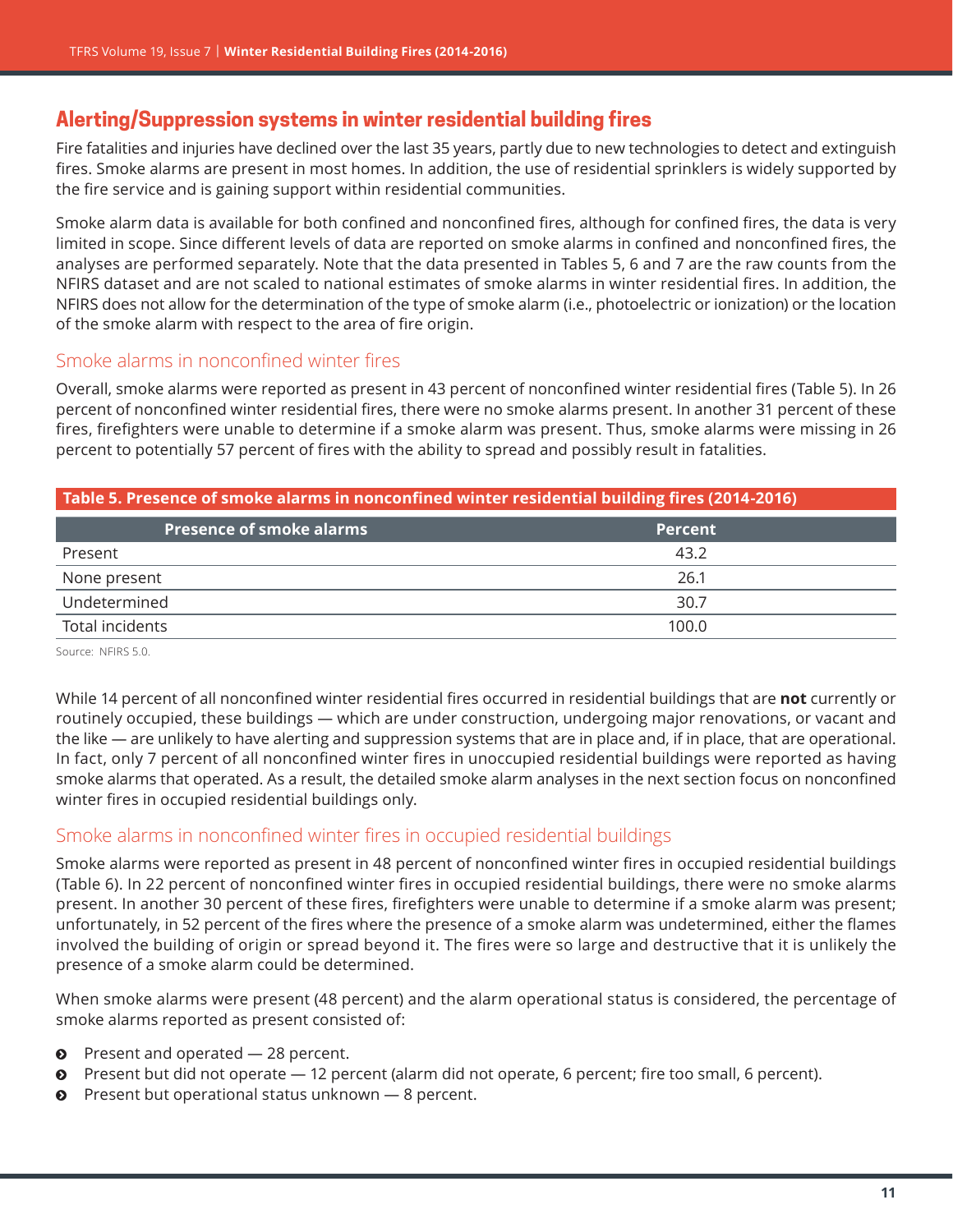When the subset of incidents where smoke alarms were reported as present was analyzed separately as a whole, smoke alarms were reported to have operated in 59 percent of the incidents and failed to operate in 12 percent. In another 13 percent of this subset, the fire was too small to activate the alarm. The operational status of the alarm was undetermined in 16 percent of these incidents.

At least 22 percent of nonconfined winter fires in occupied residential buildings had no smoke alarms present — and perhaps more if fires without information on smoke alarms could be factored in.15 A large proportion of reported fires without smoke alarms may reflect the effectiveness of the alarms themselves: Smoke alarms do not prevent fires, but they may prevent a fire from being reported if it is detected at an early stage and extinguished before the fire department becomes involved. Alternatively, fires in homes without smoke alarms may **not** be detected at an early stage, causing them to grow large, require fire department intervention, and thus be reported.<sup>16</sup>

If a fire occurs, properly installed and maintained smoke alarms provide an early warning signal to everyone in a home. Smoke alarms help save lives and property. The USFA continues to partner with other government agencies and fire service organizations to improve and develop new smoke alarm technologies. More information on smoke alarm technologies, performance, disposal and storage, training bulletins, and public education and outreach materials can be found at **[https://www.usfa.fema.gov/prevention/technology/smoke\\_fire\\_alarms.html](https://www.usfa.fema.gov/prevention/technology/smoke_fire_alarms.html)**. Additionally, the USFA's position statement on smoke alarms is available at [https://www.usfa.fema.gov/about/smoke\\_alarms\\_position.html](https://www.usfa.fema.gov/about/smoke_alarms_position.html).

| <b>Presence of</b><br>smoke alarms | Smoke alarm<br>operational status         | <b>Smoke alarm effectiveness</b>                              | <b>Count</b> | <b>Percent</b> |
|------------------------------------|-------------------------------------------|---------------------------------------------------------------|--------------|----------------|
| Present                            | Fire too small to activate smoke<br>alarm |                                                               | 5,905        | 6.1            |
|                                    | Smoke alarm operated                      | Smoke alarm alerted occupants,<br>occupants responded         | 20,434       | 21.0           |
|                                    |                                           | Smoke alarm alerted occupants,<br>occupants failed to respond | 885          | 0.9            |
|                                    |                                           | No occupants                                                  | 2,852        | 2.9            |
|                                    |                                           | Smoke alarm failed to alert occupants                         | 633          | 0.7            |
|                                    |                                           | Undetermined                                                  | 2,801        | 2.9            |
|                                    | Smoke alarm failed to operate             |                                                               | 5,484        | 5.6            |
|                                    | Undetermined                              |                                                               | 7,695        | 7.9            |
| None present                       |                                           |                                                               | 21,179       | 21.8           |
| Undetermined                       |                                           |                                                               | 29,289       | 30.1           |
| <b>Total incidents</b>             |                                           |                                                               | 97,157       | 100.0          |

#### **Table 6. NFIRS smoke alarm data for nonconfined winter fires in occupied residential buildings (2014-2016)**

Source: NFIRS 5.0.

Notes: 1. The data presented in this table are raw data counts from the NFIRS dataset summed (not averaged) from 2014 to 2016. They do not represent national estimates of smoke alarms in nonconfined winter fires in occupied residential buildings. They are presented for informational purposes.

2. Total does not add up to 100 percent due to rounding.

## Smoke alarms in confined winter fires

Less information about smoke alarm status is collected for confined fires, but the data still give important insights about the effectiveness of alerting occupants in these types of fires. The analyses presented here do not differentiate between occupied and unoccupied residential buildings, as this data detail is not required when reporting confined fires in the NFIRS. However, an assumption may be made that confined fires are fires in occupied housing, as these types of fires are unlikely to be reported in residential buildings that are not occupied.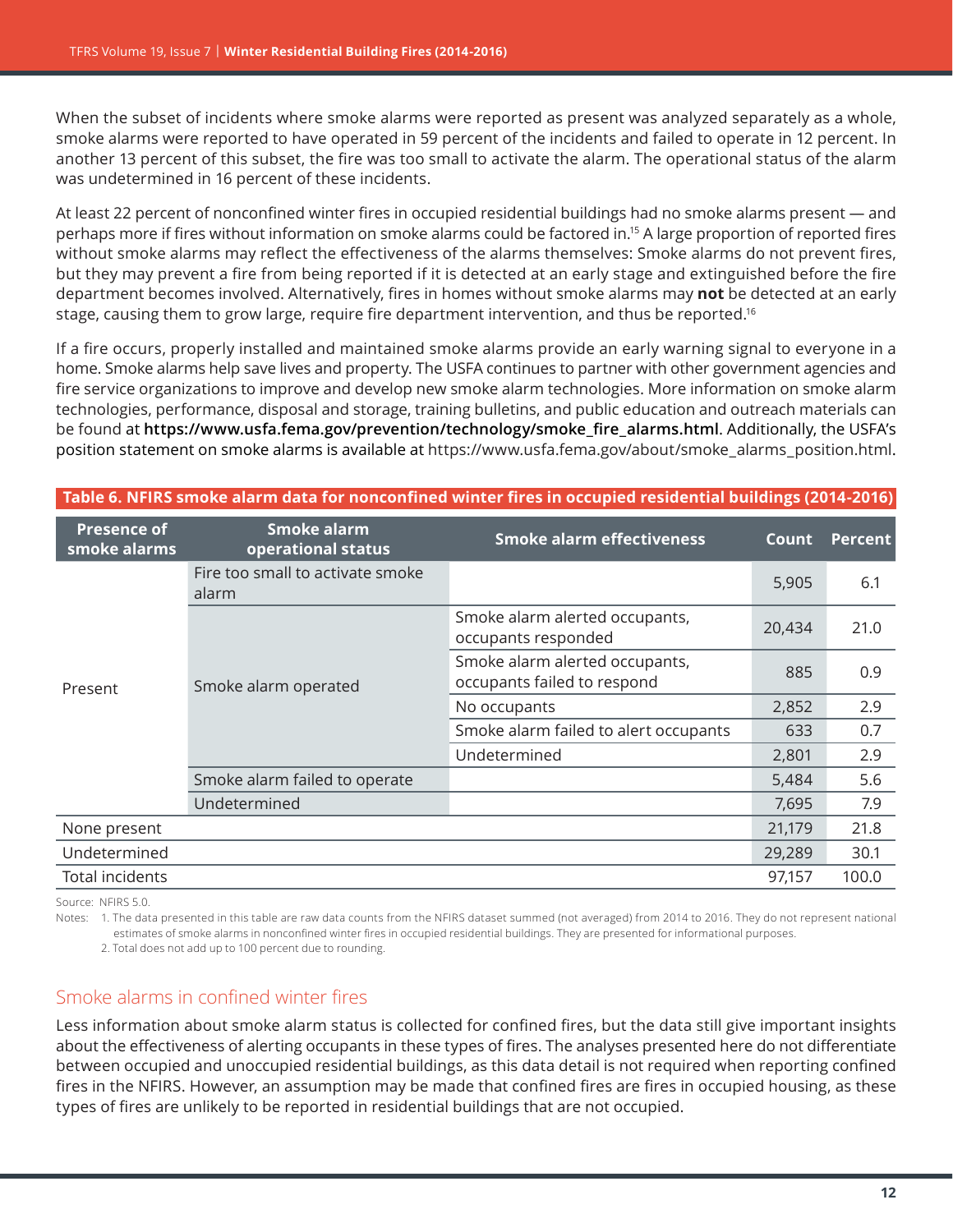Smoke alarms alerted occupants in 42 percent of the reported confined winter residential fires (Table 7). In other words, residents received a warning from a smoke alarm in about two-fifths of these fires. The data suggest that smoke alarms may alert residents to confined fires, as the early alerting allowed the occupants to extinguish the fires, or the fires self-extinguished. If this is the case, it is an example of the contribution to overall safety and the ability to rapidly respond to fires in early stages that smoke alarms afford. Details on smoke alarm effectiveness for confined fires are needed to pursue this analysis further.

Occupants were not alerted by smoke alarms in 18 percent of confined winter residential fires.<sup>17</sup> In 40 percent of these confined fires, the smoke alarm effectiveness was unknown.

| Table 7. NFIRS smoke alarm data for confined winter residential building fires (2014-2016) |         |                |
|--------------------------------------------------------------------------------------------|---------|----------------|
| <b>Smoke alarm effectiveness</b>                                                           | Count   | <b>Percent</b> |
| Smoke alarm alerted occupants                                                              | 48,887  | 41.9           |
| Smoke alarm did not alert occupants                                                        | 20.771  | 17.8           |
| Unknown                                                                                    | 47.109  | 40.3           |
| Total incidents                                                                            | 116,767 | 100.0          |

Source: NFIRS 5.0.

Note: The data presented in this table are raw data counts from the NFIRS dataset summed (not averaged) from 2014 to 2016. They do not represent national estimates of smoke alarms in confined winter residential building fires. They are presented for informational purposes.

## Automatic extinguishing systems in nonconfined winter fires in occupied residential buildings

AES data are available for both confined and nonconfined fires, although for confined fires the data are very limited in scope. In confined winter residential building fires, an AES was present in less than 1 percent of reported incidents.18 In addition, the following AES analyses focus on nonconfined winter fires in occupied residential buildings only, as even fewer AESs are present in unoccupied housing.

Residential sprinklers are the primary AES in residences but are not yet widely installed. In fact, AESs were reported as present in only 4 percent of nonconfined winter fires in occupied residential buildings (Table 8).

Residential sprinkler systems help to reduce the risk of deaths and injuries, homeowner insurance premiums, and uninsured property losses. Yet many homes do not have AESs, although they are often found in hotels and businesses. Sprinklers are required by code in hotels and many multifamily residences. There are major movements in the U.S. fire service to require sprinklers in all new homes. At present, however, they are largely absent in residences nationwide.19

The USFA and fire service officials across the nation are working to promote and advance residential fire sprinklers. More information on costs and benefits, performance, training bulletins, and public education and outreach materials regarding residential sprinklers is available at **[https://www.usfa.fema.gov/prevention/technology/home\\_fire\\_](https://www.usfa.fema.gov/prevention/technology/home_fire_sprinklers.html) [sprinklers.html](https://www.usfa.fema.gov/prevention/technology/home_fire_sprinklers.html)**. Additionally, the USFA's position statement on residential sprinklers is available at **[https://www.](https://www.usfa.fema.gov/about/sprinklers_position.html) [usfa.fema.gov/about/sprinklers\\_position.html](https://www.usfa.fema.gov/about/sprinklers_position.html)**.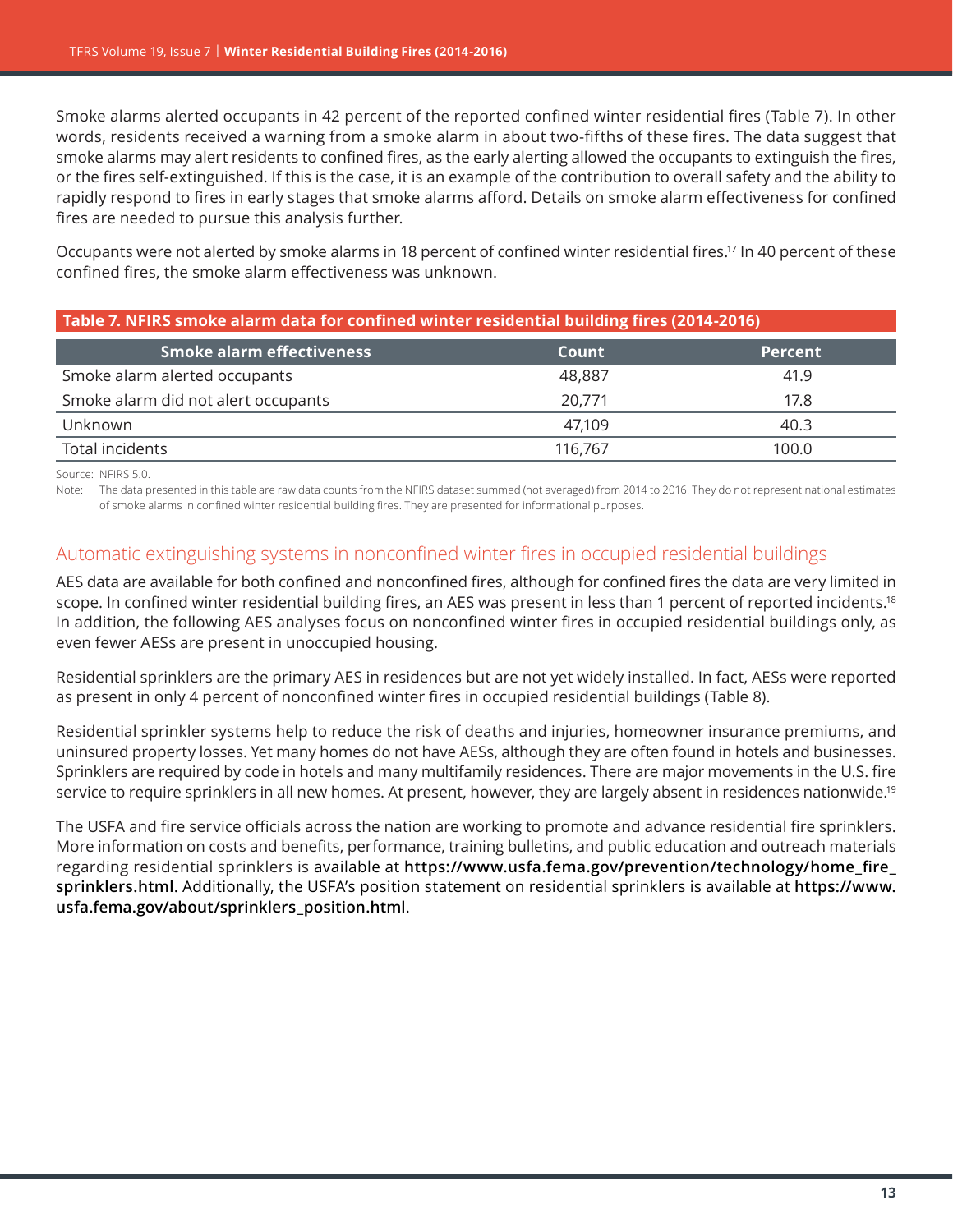#### **Table 8. NFIRS automatic extinguishing system data for nonconfined winter fires in occupied residential buildings (2014-2016)**

| Automatic extinguishing system presence | Count  | <b>Percent</b> |
|-----------------------------------------|--------|----------------|
| AES present                             | 3,820  | 3.9            |
| Partial system present                  | 191    | 0.2            |
| AES not present                         | 85,249 | 87.7           |
| Unknown                                 | 7.897  | 8.1            |
| <b>Total incidents</b>                  | 97.157 | 100.0          |

Source: NFIRS 5.0.

Notes: 1. The data presented in this table are raw data counts from the NFIRS dataset summed (not averaged) from 2014 to 2016. They do not represent national estimates of AESs in nonconfined winter fires in occupied residential buildings. They are presented for informational purposes.

2. Total does not add up to 100 percent due to rounding.

# **Examples**

The following are recent examples of winter residential fires reported by the media:

- ĵ March 2018: One person was seriously injured when a fire broke out in a single family home in Maywood, Illinois. According to fire officials, the fire started in a first-floor bedroom around 7:30 a.m. and spread throughout the house. A male occupant of the home sustained first- and second-degree burns on his arm. He was taken to Loyola University Medical Center for treatment of his injuries. No other injuries were reported, but the home was uninhabitable. The cause of the fire is under investigation.<sup>20</sup>
- **•** February 2018: Fire crews were dispatched to a chimney fire in a two-story house in Perrysburg, Ohio. The fire broke out just before midnight, and it quickly spread to the second floor and roof of the home. A woman and her dog escaped the fire unharmed, and no other injuries were reported.<sup>21</sup>
- January 2018: According to the State Fire Marshal's Office, an unattended pot of grease on a kitchen stove was the source of a midafternoon fire that injured one man and damaged the rear of a town house in Taneytown, Maryland. The man received second and third degree burns while attempting to remove the burning pot from the stove, and the fire quickly spread forcing the occupants of the home to escape. The man was transported to Johns Hopkins Bayview Medical Center, but was expected to make a full recovery. No other injuries were reported as a result of the blaze. Structural damage to the home was estimated at \$100,000 with an additional estimated \$25,000 in contents loss.<sup>22</sup>
- ĵ January 2018: An early morning house fire in Addison, Illinois, resulted in the deaths of an elderly couple in their 70s. Fire crews believed the fire started in the kitchen area of the home shortly after 2:30 a.m. and spread to the attic. The couple was found in the bedroom of their home. According to the fire department, there were no working smoke alarms in the home. The cause of the blaze is unknown; however, fire officials determined it was not suspicious.<sup>23</sup>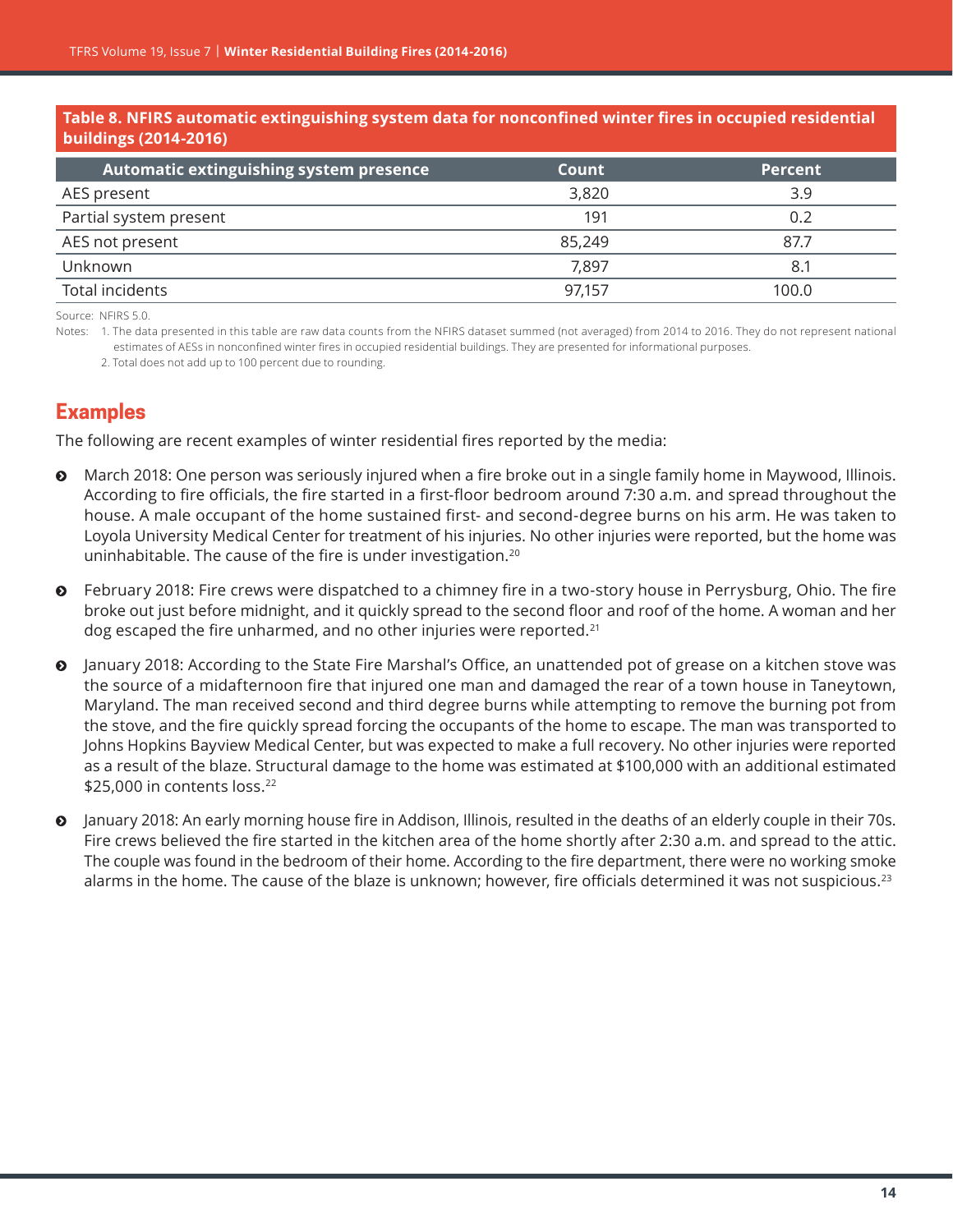# **NFIRS data specifications for winter residential building fires**

Data for this report were extracted from the NFIRS annual Public Data Release files for 2014, 2015 and 2016. Only Version 5.0 data were extracted.

Winter residential building fires were defined using the following criteria:

- Aid Types 3 (mutual aid given) and 4 (automatic aid given) were excluded to avoid counting a single incident more than once.
- **O** Incident Types 111 to 123 (excluding Incident Type 112):

| <b>Incident Type</b> | <b>Description</b>                                       |
|----------------------|----------------------------------------------------------|
| 111                  | <b>Building fire</b>                                     |
| 113                  | Cooking fire, confined to container                      |
| 114                  | Chimney or flue fire, confined to chimney or flue        |
| 115                  | Incinerator overload or malfunction, fire confined       |
| 116                  | Fuel burner/boiler malfunction, fire confined            |
| 117                  | Commercial compactor fire, confined to rubbish           |
| 118                  | Trash or rubbish fire, contained                         |
| 120                  | Fire in mobile property used as a fixed structure, other |
| 121                  | Fire in mobile home used as fixed residence              |
| 122                  | Fire in motor home, camper, recreational vehicle         |
| 123                  | Fire in portable building, fixed location                |

Note: Incident Types 113 to 118 do not specify if the structure is a building.

#### **O** Property Use Series 400, which consists of the following:

| <b>Property Use</b> | <b>Description</b>                                                                           |
|---------------------|----------------------------------------------------------------------------------------------|
| 400                 | Residential, other                                                                           |
| 419                 | One- or two-family dwelling, detached, manufactured home, mobile home not in transit, duplex |
| 429                 | Multifamily dwelling                                                                         |
| 439                 | Boarding/Rooming house, residential hotels                                                   |
| 449                 | Hotel/Motel, commercial                                                                      |
| 459                 | Residential board and care                                                                   |
| 460                 | Dormitory-type residence, other                                                              |
| 462                 | Sorority house, fraternity house                                                             |
| 464                 | Barracks, dormitory                                                                          |

#### $\odot$  Structure type:

- ▶ For Incident Types 113 to 118:
	- $\rightarrow$  1 Enclosed building, or
	- $\rightarrow$  2 Fixed portable or mobile structure, or
	- $\rightarrow$  Structure Type not specified (null entry).
- ▶ For Incident Types 111 and 120 to 123:
	- $\rightarrow$  1 Enclosed building, or
	- $\rightarrow$  2 Fixed portable or mobile structure.
- $\odot$  Residential building fires that occurred in the three months of January, February and March.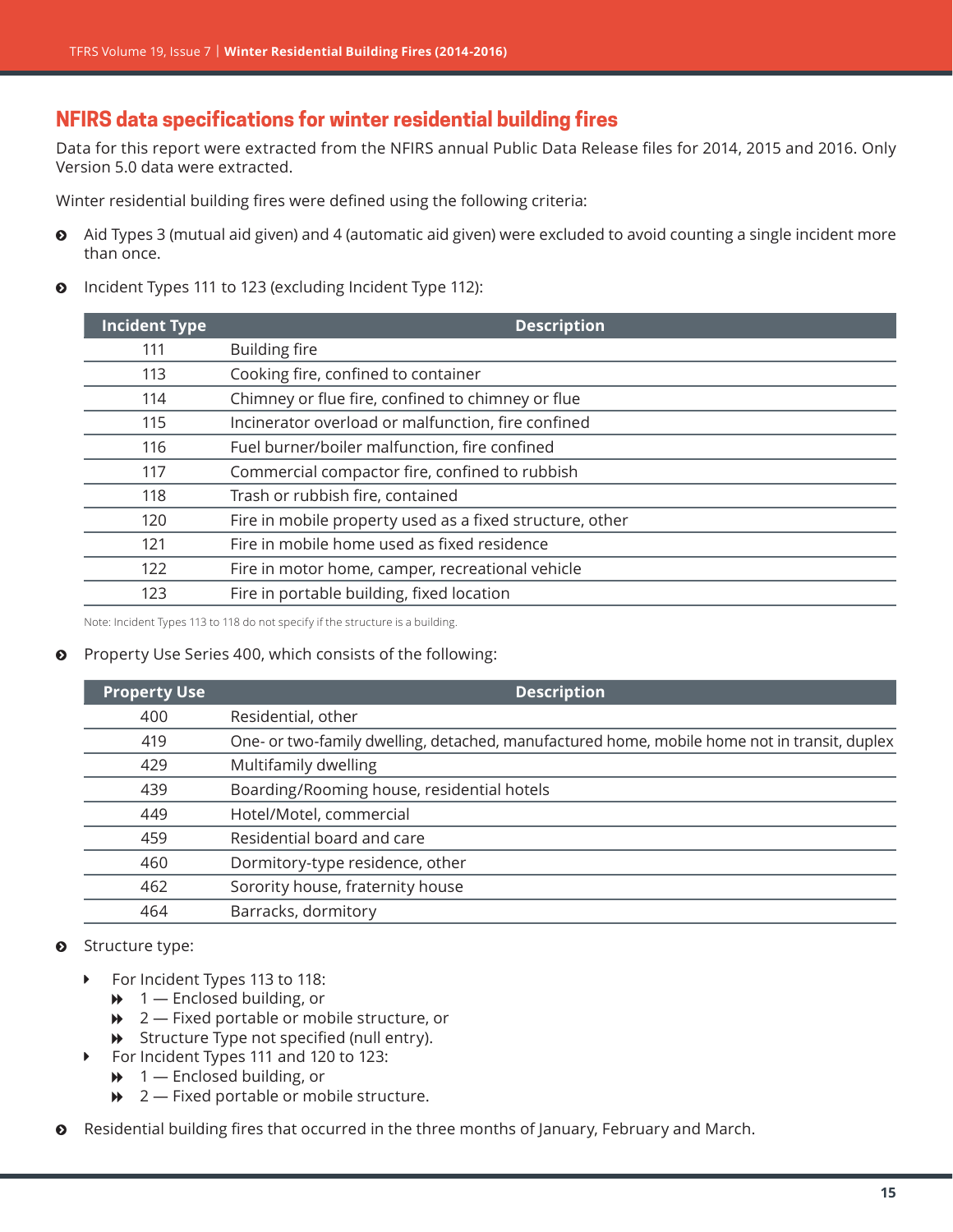The analyses contained in this report reflect the current methodologies used by the USFA. The USFA is committed to providing the best and most current information on the U.S. fire problem and continually examines its data and methodology to fulfill this goal. Because of this commitment, data collection strategies and methodological changes are possible and do occur. As a result, analyses and estimates of the fire problem may change slightly over time. Previous analyses and estimates on specific issues (or similar issues) may have used different methodologies or data definitions and may not be directly comparable to the current ones.

Information regarding the USFA's national estimates for nonresidential building fires, as well as the data sources used to derive the estimates, can be found in the document "Data Sources and National Estimates Methodology Overview for the U.S. Fire Administration's Topical Fire Report Series (Volume 19)," [https://www.usfa.fema.gov/downloads/pdf/](https://www.usfa.fema.gov/downloads/pdf/statistics/data_sources_and_national_estimates_methodology_vol19.pdf) [statistics/data\\_sources\\_and\\_national\\_estimates\\_methodology\\_vol19.pdf.](https://www.usfa.fema.gov/downloads/pdf/statistics/data_sources_and_national_estimates_methodology_vol19.pdf) This document also addresses the specific NFIRS data elements analyzed in the topical reports, as well as "unknown" data entries and missing data.

To help prevent winter weather-related home fires, the USFA provides safety tips, social media messages, public service announcements, and publications regarding winter fires available at: [https://www.usfa.fema.gov/prevention/](https://www.usfa.fema.gov/prevention/outreach/winter.html) [outreach/winter.html](https://www.usfa.fema.gov/prevention/outreach/winter.html).

To request additional information, visit <https://www.usfa.fema.gov/contact.html>. **[Provide feedback on this report.](https://apps.usfa.fema.gov/contact/dataReportEval?reportTitle= Winter%20Residential%20Building%20Fires%20(2014-2016))**

# **Notes:**

1National estimates are based on 2014 to 2016 native Version 5.0 data from the National Fire Incident Reporting System (NFIRS), residential structure fire loss estimates from the National Fire Protection Association's (NFPA's) annual surveys of fire loss, and the U.S. Fire Administration's (USFA's) residential building fire loss estimates: [https://www.usfa.fema.gov/data/statistics/order\\_download\\_data.html](https://www.usfa.fema.gov/data/statistics/order_download_data.html). Further information on the USFA's residential building fire loss estimates can be found in the "National Estimates Methodology for Building Fires and Losses," August 2012, [https://www.usfa.fema.gov/downloads/pdf/statistics/national\\_estimate\\_methodology.pdf.](https://www.usfa.fema.gov/downloads/pdf/statistics/national_estimate_methodology.pdf) For information on the NFPA's survey methodology, see the NFPA's report "Fire Loss in the United States During 2016," September 2017, [https://www.nfpa.org/news-and-research/fire](https://www.nfpa.org/news-and-research/fire-statistics-and-reports/fire-statistics/fires-in-the-us/overall-fire-problem/fire-loss-in-the-united-states)[statistics-and-reports/fire-statistics/fires-in-the-us/overall-fire-problem/fire-loss-in-the-united-states](https://www.nfpa.org/news-and-research/fire-statistics-and-reports/fire-statistics/fires-in-the-us/overall-fire-problem/fire-loss-in-the-united-states). In this topical report, fires are rounded to the nearest 100, deaths to the nearest five, injuries to the nearest 25, and dollar loss to the nearest \$100 million.

2In NFIRS Version 5.0, a structure is a constructed item of which a building is one type. In previous versions of the NFIRS, the term "residential structure" commonly referred to buildings where people live. To coincide with this concept, the definition of a residential structure fire for the NFIRS 5.0 includes only those fires where the NFIRS 5.0 structure type is 1 or 2 (enclosed building and fixed portable or mobile structure) with a residential property use. Such structures are referred to as "residential buildings" to distinguish these buildings from other structures on residential properties that may include fences, sheds and other uninhabitable structures. In addition, confined fire incidents that have a residential property use but do not have a structure type specified are presumed to occur in buildings. Nonconfined fire incidents that have a residential property use without a structure type specified are considered to be invalid incidents (Structure Type is a required field) and are not included.

3Each year, from 2014 to 2016, there were an estimated 374,900 residential building fires. These fires caused an estimated 2,700 deaths, 11,525 injuries, and \$6.6 billion in property loss (USFA's residential building fire loss estimates).

4The percentages shown here are derived from the national estimates of residential building fires as explained in Endnote 1 and the summary data resulting from NFPA's annual fire loss surveys (Haynes, Hylton J.G., "Fire Loss in the United States During 2014," NFPA, September 2015; "Fire Loss in the United States During 2015," NFPA, September 2016; "Fire Loss in the United States During 2016," NFPA, September 2017).

5Fire department participation in the NFIRS is voluntary; however, some states do require their departments to participate in the state system. Additionally, if a fire department is a recipient of a Fire Act Grant, participation is required. From 2014 to 2016, 68 percent of the NFPA's annual average estimated 1,328,500 fires to which fire departments responded were captured in the NFIRS. Thus, the NFIRS is not representative of all fire incidents in the U.S. and is not a "complete" census of fire incidents. Although the NFIRS does not represent 100 percent of the incidents reported to fire departments each year, the enormous dataset exhibits stability from one year to the next without radical changes. Results based on the full dataset are generally similar to those based on part of the data.

6In the NFIRS, confined fires are defined by Incident Type codes 113 to 118.

7The NFIRS distinguishes between "content" and "property" loss. Content loss includes losses to the contents of a structure due to damage by fire, smoke, water and overhaul. Property loss includes losses to the structure itself or to the property itself. Total loss is the sum of the content loss and the property loss. For confined fires, the expectation is that the fire did not spread beyond the container (or rubbish for Incident Type code 118), and hence, there was no property damage (damage to the structure itself) from the flames. However, there could be property damage as a result of smoke, water and overhaul.

<sup>8</sup>The average fire death and fire injury loss rates computed from the national estimates do not agree with average fire death and fire injury loss rates computed from NFIRS data alone. The fire death rate computed from national estimates is (1,000 x (980/108,200)) = 9.1 deaths per 1,000 winter residential building fires, and the fire injury rate is (1,000 x (3,575/108,200)) = 33.0 injuries per 1,000 winter residential building fires.